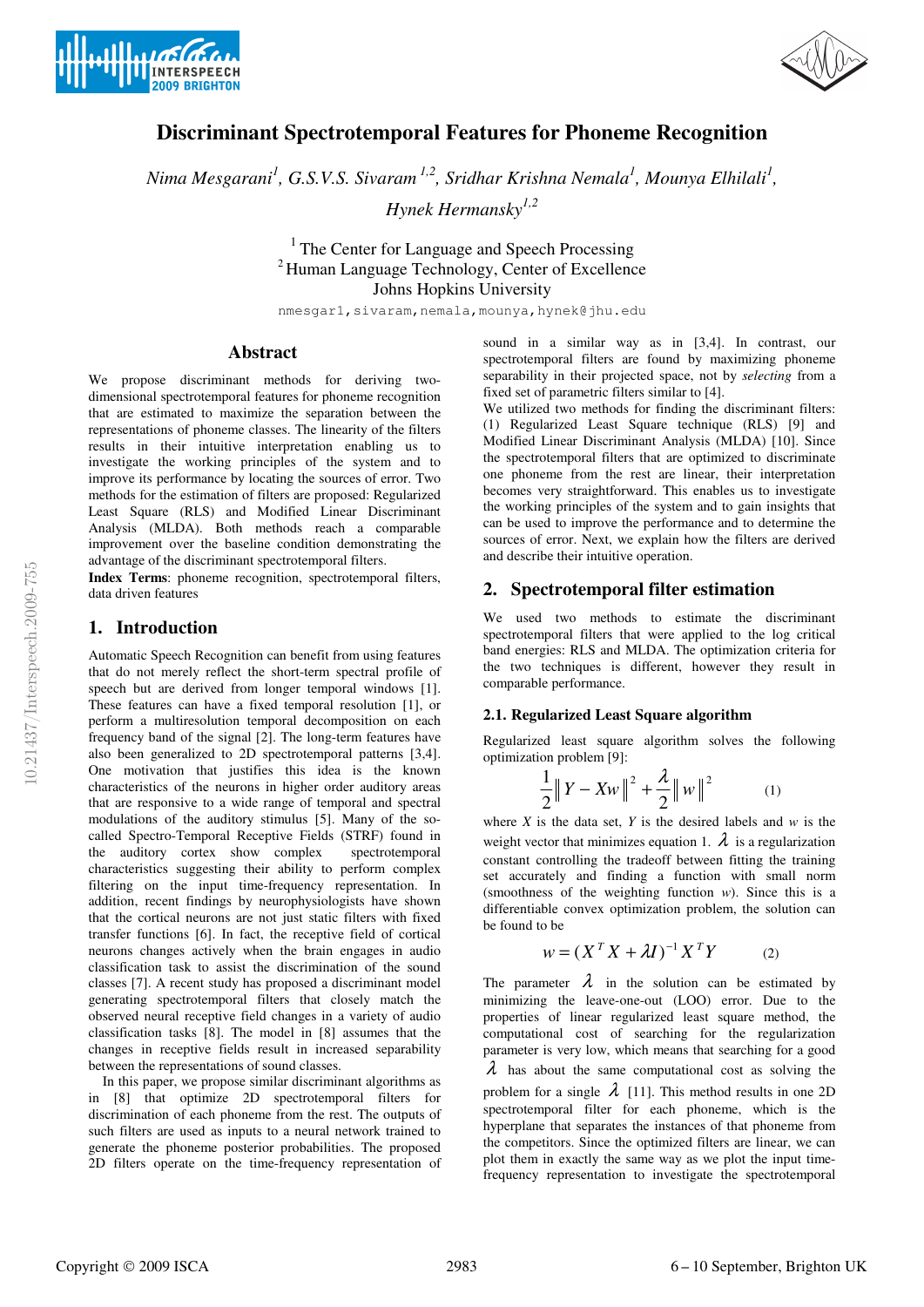

Figure 1. Average phoneme spectrograms (top rows) and optimized spectrotemporal filters using RLS algorithm for 6 phonemes. The filters are tuned to the discriminant features of the phonemes, for example the presence of mid-frequency energy for /sh/ that results in positive weight for /sh/ but negative for /s/ (highlighted by circles). The mask for /ay/ shows sensitivity to the upward and downward formant transitions of this vowel.

features of phonemes that are used by the filters to discriminate them properly. For example, figure 1 displays the average time-frequency representation and the optimized 2D filter using RLS algorithm for three fricatives /z/, /s/ and /sh/, vowel /ay/ (as in *bite*) and two plosives /t/ and /k/. The average spectrograms of different fricatives are known to be closely related to their place of articulation [12]. For instance, the difference between the more forward places of articulation for /s/ compared to /sh/ is mirrored by the downward shift of the highpass spectral edge (Fig. 1). However, the optimal 2D spectrotemporal filters for the discrimination of these two phonemes reflect the differences between them. Since both /s/ and /sh/ produce high frequency energy but only /sh/ produces mid frequencies, the filters show negative mid-frequency weight for /s/, but positive weight for /sh/ as circled in Figure 1. The 2D filter for fricative /z/ shows a strong low frequency positive weight, signifying the presence of low-frequency energy during the production of /z/ which is due to its manner of articulation (voicing) [12]. For plosive /t/, the 2D filter is selective to a sudden change of energy in high frequency channels, compare to the /k/ discriminator which detects a change of energy in mid frequencies (as circled in figure 1). Finally, the 2D filter optimized for /ay/ is tuned to a spectrotemporal sweep, mostly to upward moving energy reflecting the formant transitions in the production of /ay/. This final example emphasizes the importance of spectrotemporal features for detecting complex patterns that can be difficult to detect by spectral or temporal only features. The one versus rest spectrotemporal filters described above provide 39 spectrotemporal filters each optimized for



Figure 2. Average phoneme spectrograms of training samples that were correctly classified by the linear spectrotemporal filters in the first set (top rows) and second set (bottom rows). The average spectrograms display a systematic variability in the production of each phoneme. For example, exemplars of /s/ in the first set are longer than the ones in the second class (dashed lines).

discrimination of one phoneme in standard TIMIT phoneme set. To expand this idea, we repeated this optimization several times, each time using only the portion of the training set that was not correctly labeled by the 2D linear filter from the previous step. This idea is similar to boosting. However, instead of weighting the training samples, we used different subsets of the training set. In practice, this was done by excluding the training exemplars that were correctly labeled by the *linear* masks first, and then optimizing a new set of 2D filters for the remaining samples. This in effect captures the systematic variability that exists in the production of a particular phoneme as shown in Figure 2. This figure shows the average time-frequency representation of the same 6 phonemes as in figure 1, broken into two subsets that were correctly classified by the first set of discriminant filters (top rows) and the second set (bottom rows). Figure 2 shows substantial differences between the average phoneme spectrograms of the two groups. For example, the average duration of the high-frequency energy in the production of /s/ phonemes in the first group (54 ms) is longer than in the second one (36 ms), an effect that can only be captured by masks that span long temporal windows. For /z/, the first set shows a shorter high frequency burst in addition to stronger low frequency energy. Plosives /k/ and /t/ in two groups also display a different average spectral shape which may reflect the contextual effects. For example, the /t/ phonemes in the first group have more high frequency energy before the stop. The percentage of the training set that can be classified correctly using the 2D linear masks is shown in figure 3 as a function of filter numbers.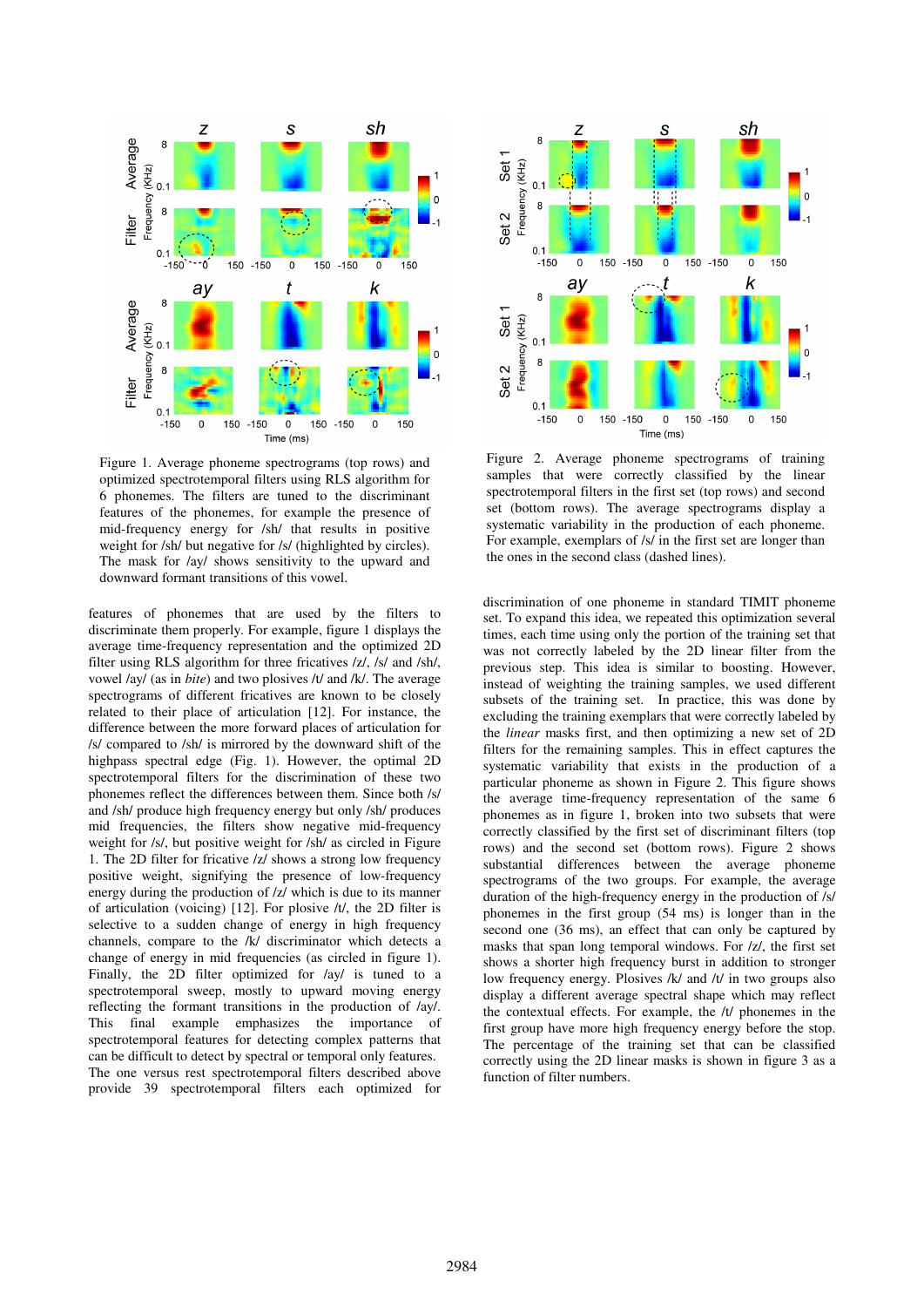

Figure 3. Phoneme error rate on the training examples vs. the number of spectrotemporal filter sets used. Each set is optimized for the classification of the samples that were not correctly recognized by the previous sets.

#### **2.2. Modified linear Discriminant Analysis**

Fisher Linear Discriminant Analysis (FLDA) is a standard technique for discriminant analysis and dimensionality reduction in pattern classification [13]. FLDA can be used to project the original high-dimensional data onto a lowdimensional space where the classes are well separated by maximizing the ratio of between-class  $(S_b)$  to within-class

scatter matrix ( $S_w$ ):

$$
J(\phi) = \frac{trace(\phi^T S_b \phi)}{trace(\phi^T S_w \phi)}
$$
(3)

Due to the rank limitation of  $S_b$ , for a two-class problem, we

can only get one optimal discriminating vector. This shortcoming, when used for dimensionality reduction, limits us to a low-dimensional space of one and thus may hinder classification performance. Modified Linear Discriminant Analysis (MLDA) [10] is a generalization of FLDA that overcomes this limitation. MLDA uses the same optimization criteria as FLDA, however the definition of the between-class scatter matrix ( $S_b$ ) is modified as follows:

$$
S_b = \sum_{p=1}^{c} \frac{N_p}{N} \sum_{j=1}^{N_p} \sum_{k=1, k \notin I_p}^{N} (x_{pj} - x_k)(x_{pj} - x_k)^T
$$

where c is the number of classes. N is the total number of training samples,  $N_p$  is the number of samples in the  $p_{th}$  class  $C_p$ ,  $x_{pj}$  is the  $j_{th}$  training sample in the  $p_{th}$  class,  $x_k$  is the  $k_{th}$  sample in the training set and  $I_p$  is the index set of class  $C_p$  [10]. We can vary the number of discriminant projections (*d*) by choosing the first *d* Eigen vectors of the following equation corresponding to the *d* largest Eigen values:



Figure 4. Phoneme error rate vs. number of feature sets obtained from MLDA and RLS algorithms. The system from RLS reaches a better performance for the same number of features; they both converge to about the same performance.

$$
S_w^{-1} S_b \phi_d = \phi_d \Lambda_d \tag{5}
$$

where  $\Lambda_d$  contains the Eigen values. Using this technique, we found multiple projections for the discrimination of each phoneme from the rest.

# **3. Experiments**

We conducted speaker independent phoneme recognition experiments on TIMIT to test the effectiveness of the proposed features. The training data set consists of 3000 utterances from 375 speakers, cross-validation data set consists of 696 utterances from 87 speakers and the test data set consists of 1344 utterances from 168 speakers. The power spectrum of the speech signal was estimated using the magnitude of short-time Fourier transform (STFT) with a typical window of length 25 ms and a frame shift of 10 ms. Critical band energies are then estimated from the power spectrum using bark frequency weights. The features are then obtained by convolving the 2D log-critical band representation with the proposed discriminant filters. These projected log critical band energies onto the spectrotemporal filters were used to train a Multi-layer perceptron (MLP) with a single hidden layer to convert input features into posterior probabilities of phonemes (standard set of 39). These probabilities are converted to scaled likelihoods, which are then decoded by applying Viterbi algorithm with a minimum duration of three states per phoneme.

 In all of our experiments, the number of hidden nodes of MLP is chosen such that the total number of free parameters remains constant to minimize the effect of classifier complexity. The performance of a feature set is evaluated using Phoneme Error Rate (PER). We used Asymmetric MRASTA (AMRASTA) [14] as our baseline. These recently developed features are an alternative to MRASTA [2] features that are obtained from a temporal trajectory of the log-critical band energies by filtering it using a bank of multiresolution filters. The difference between AMRASTA and MRASTA is the asymmetric shape of the impulse response of AMRASTA which results in their improved performance [14]. The performance of the baseline and two proposed spectrotemporal